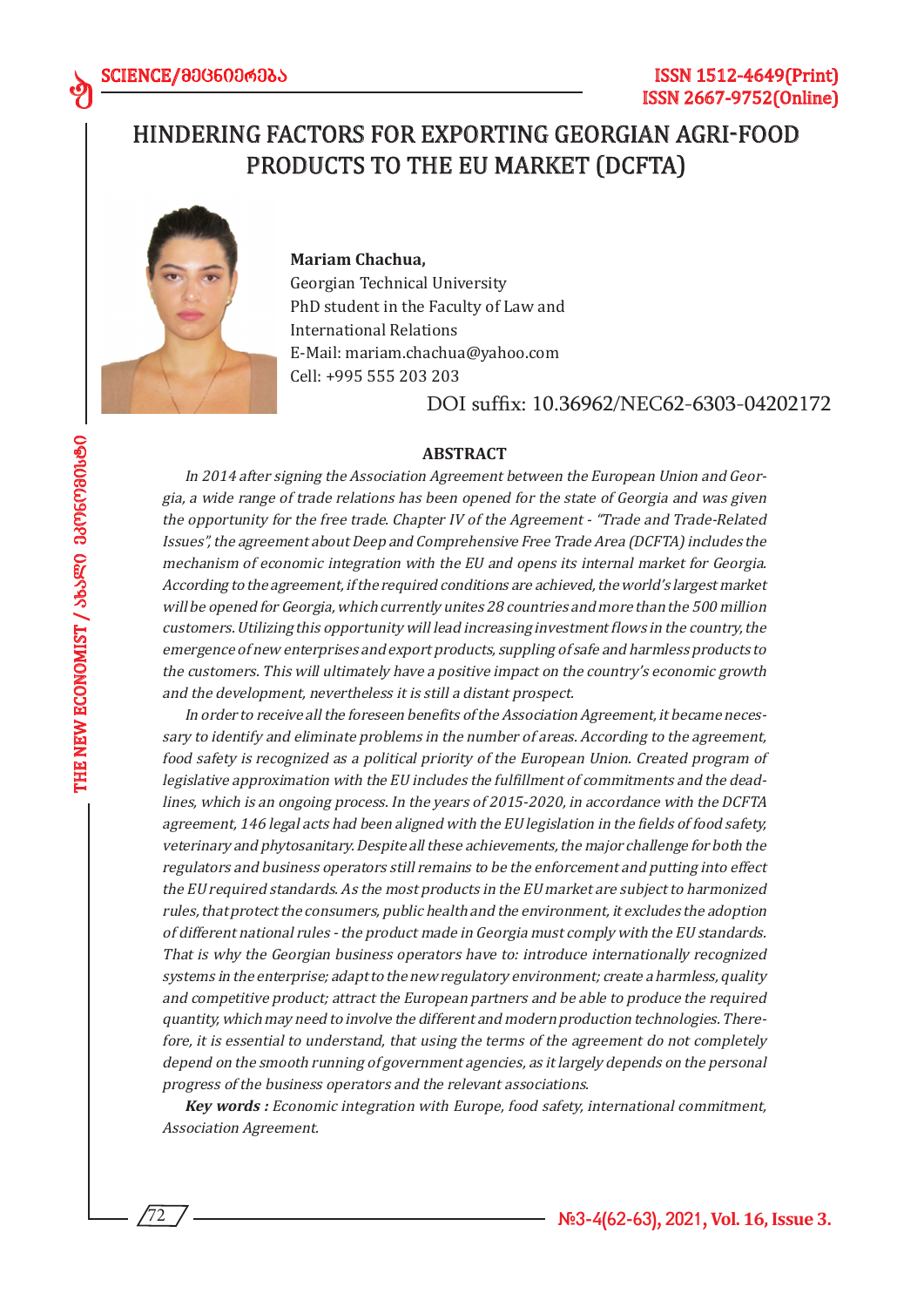# *ევროკავშირის ბაზარზე აგროსასურსათო პროდუქციის ექსპორტის შემაფერხებელი ფაქტორები საქართველოში (DCFTA)*

### **მარიამ ჩაჩუა,**

d

საქართველოს ტექნიკური უნივერსიტეტის, სამართლისა და საერთაშორისო, ურთიერთობების ფაკულტეტის დოქტორანტი ელ. ფოსტა: mariam.chachua@yahoo.com ტელ.: +995 555 203 203

#### **ანო ტა ცია**

ევროპასთან სავაჭრო ურთიერთოებების ფართო ასპარეზი გაიხსნა მას შემდეგ, რაც 2014 წელს საქართველომ ევროკავშირთან ასოცირების შესახებ შეთანხმებას მოაწერა ხელი და მიეცა თავისუფალი ვაჭრობის შესაძლებლობა. შეთანხმების IV კარი - "ვაჭრობა და ვაჭრობასთან დაკავშირებული საკითხები", ევროკავშირთან ღრმა და ყოვლისმომცველი თავისუფალი სავაჭრო სივრცის შესახებ შეთანხმება (DCFTA), მოიცავს ევროკავშირთან ეკონომიკური ინტეგრაციის მექანიზმს და საქართველოსთვის ხსნის ევროკავშირის შიდა ბაზარს. მოთხოვნილი პირობების დაკმაყოფილების შემთხვევაში, საქართველოს გაეხსნება მსოფლიოს უმსხვილესი ბაზარი, რომელიც ამ ეტაპზე აერთიანებს 28 ქვეყანას და 500 მილიონზე მეტ მომხმარებელს. ამ შესაძლებლობის გამოყენება გამოიწვევს ქვეყანაში საინვესტიციო ნაკადების ზრდას, ახალი საწარმოებისა და საექსპორტო პროდუქციის გაჩენას, მომხმარებლისთვის უსაფრთხო და უვნებელი პროდუქტის მიწოდებას. აღნიშნული, საბოლოო ჯამში პოზიტიურად აისახება ქვეყნის ეკონომიკურ ზრდასა და განვითარებაზე, თუმცა ეს ჯერჯერობით შორეული პერსპექტივაა.

ხელშეკრულების სარგებლის სრულად მიღებისა და არსებული შესაძლებლობის გამოყენებისთვის აუცილებელი გახდა რიგ სფეროებში პრობლემების გამოვლენა და აღმოფხვრა. დოკუმენტის თანახმად, სურსათის უვნებლობა ევროკავშირის პოლიტიკურ პრიორიტეტად იქნა აღიარებული. აღებული ვალდებულებების შესასრულებლად შექმნილია საკანონმდებლო მიახლოების პროგრამა, გაწერილია ევროკავშირის კანონმდებლობასთან მიახლოების ვადები - ეს არის ამჟამად მიმდინარე პროცესი. 2015-2020 წლებში, DCFTA-ის შეთანხმების ფარგლებში, სურსათის უვნებლობის, ვეტერინარიის და ფიტოსანიტარიის მიმართულებით, ევროკავშირის კანონმდებლობასთან 146 სამართლებრივი აქტი დაახლოვდა, თუმცა რეგიონში არსებული ზოგადი ფონის გამო, აღსრულების ნაწილი ჯერ კიდევ დიდ გამოწვევას წარმოადგენს როგორც მაკონტროლებელი ორგანოსთვის, აგრეთვე ბიზნესოპერატორებისთვის. ვინაიდან ევროკავშირის ბაზარზე პროდუქციის უმეტესობა ექვემდებარება ჰარმონიზებულ წესებს, რომელიც იცავს მომხმარებელს, საზოგადო ჯანმრთელობას, გარემოს და, ამავდროულად, გამორიცხავს განსხვავებული ეროვნული წესების მიღებას, საქართველოში წარმოების სტანდარტი უნდა შეესაბამებოდეს ევროკავშირისას. ამიტომაც ქართველ ბიზნესოპერატორს მოუწევს: საერთაშორისოდ აღიარებული სისტემების დანერგვა საწარმოში; ახალ მარეგულირებელ გარემოსთან შეგუება; უვნებელი და ხარისხიანი, კონკურენტუნარიანი პროდუქტის შექმნა; ევროპელი პარტნიორების მოზიდვა და მათ მიერ მოთხოვნილი რაოდენობის წარმოება, რაც შესაძლოა წარმოების განსხვავებულ და თანამედროვე ტექნოლოგიასაც მოითხოვს. აქედან გამომდინარე, არსებითად მნიშვნელოვანია იმის გააზრება, რომ შეთანხმების პირობებით სარგებლობა არ არის დამოკიდებული მხოლოდ სახელმწიფო უწყებების გამართულ მუშაობაზე, ვინაიდან ეს მეტწილად დამოკიდებულია ბიზნესოპერატორების და შესაბამისი ასოციაციების პირად პროგრესზე.

**საკვანძო სიტყვები:** ევროპასთან ეკონომიკური ინტეგრაცია, სურსათის უვნებლობა, საერთაშორისოდ აღებული ვალდებულება, ასოცირების შესახებ შეთანხმება.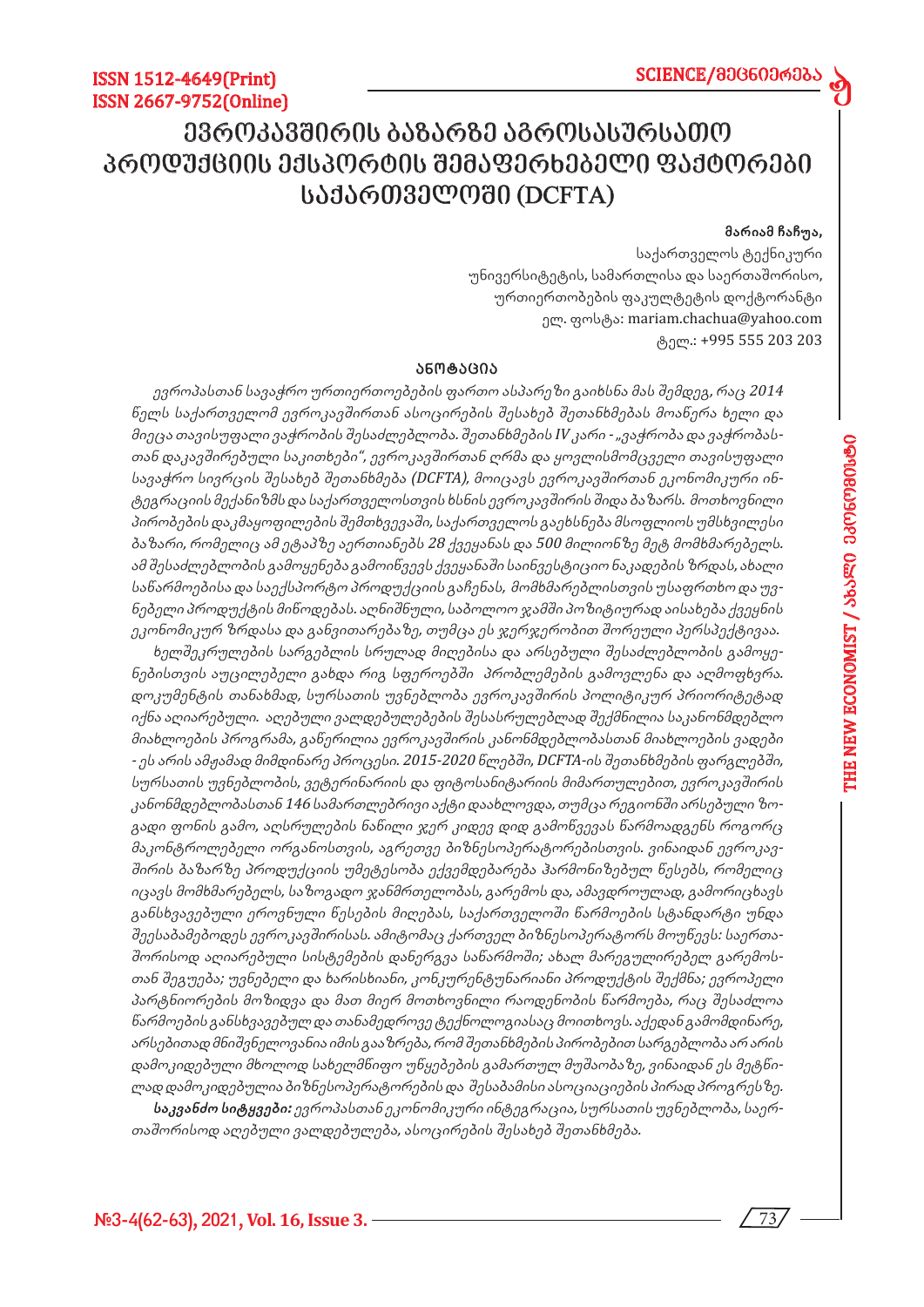### **შე სა ვა ლი**

ქვეყნის საგარეო ურთიერთობების განვითარებისთვის მნიშვნელოვანია იგი ჩართული იყოს გლობალურ პროცესებში. ეს, მეტწილად, ხორციელდება საერთაშორისო ორგანიზაციებთან თანამშრომლობით, მათგან მიღებული რეკომენდაციებისა და აღებული ვალდებულებების შესრულებით. საქართველოს ევროინტეგრაციის პროგრესისთვის მნიშვნელოვანია მსოფლიო ასპარეზზე თავის დამკვიდრება და წარმატების მიღწევა პრიორიტეტულ სფეროებში. საქართველოს პროდასავლური კურსი აქვს, ამიტომ მისი საგარეო პოლიტიკის ერთ - ერთ მთავარ ამოცანას ევროპის ქვეყნებთან მჭიდრო, ურთიერთსასარგებლო პარტნიორული თანამშრომლობის ჩამოყალიბება და გაღრმავება წარმოადგენს. ეკონომიკური ინტეგრაცია ევროპეიზაციის მნიშვნელოვანი ელემენტია - მომსახურების სფერო, პროდუქტის ექსპორტი და, ზოგადად, სავაჭრო ურთიერთობა ევროპის ქვეყნებთან. ამ მიმართულებით საქართველოსთვის უაღრესად მნიშვნელოვანია ევროკავშირთან ასოცირების ხელშეკრულება, კონკრეტულად კი "ღრმა და ყოვლისმომცველი თავისუფალი სავაჭრო სივრცის შესახებ შეთანხმება" (DCFTA) და ამ შეთანხმების სარგებლის სრულყოფილად მიღების ხელისშემშლელი ფაქტორების აღმოფხვრა საქართველოს ეკონომიკისა და საზოგადოებრივი ცხოვრების მნიშვნელოვანი სექტორის - სოფლის მეურნეობისა და სურსათის უვნებლობის დარგში.

ევროკავშირი და, მისი ეგიდით, დონორი ორგანიზაციები მუდმივად ეხმარებიან საქართველოს სხვადასხვა პროექტის ფარგლებში, ფულადი კონტრიბუციისა თუ პროფესიული და ექსპერტული მხარდაჭერით დაუახლოვდეს ევროკავშირის სტანდარტებს<sup>1</sup>. ამ ყველაფრის მიზანია საქართველოს მთავრობის ხელშეწყობა DCFTA–ს შესრულებასა და ქვეყნის ეკონომიკური ინტეგრაციის მიღწევაში ევროკავშირის ბაზარზე, რაც ქვეყნებს შორის საქონლისა და მომსახურების დაუბრკოლებელი მიმოცვლის ყველაზე მნიშვნელოვანი კომპონენტია. იქედან გამომდინარე, რომ დოკუმენტში ხაზგასმულია სურსათის უვნებლობის მნიშვნელობა და მისი კონტროლის გაუმჯობესების მოთხოვნები, განსაკუთრებული ყურადღება გამახვილებულია

74

## ISSN 1512-4649(Print) ISSN 2667-9752(Online)

საქართველოს მცირე და საშუალო საწარმოების შესაძლებლობების გაძლიერებაზე, ახალ მარეგულირებელ გარემოსთან შესაგუებლად. იმის გამო, რომ ინსტრუმენტული და მარეგულირებელი რეფორმები მნიშვნელოვანია სავაჭრო და კერძო სექტორის განვითარებაში, შექმნილია საკანონმდებლო მიახლოების პროგრამა, გაწერილია ევროკავშირის კანონმდებლობასთან მიახლოების ვადები, სადაც გარდამავალი პერიოდებიც არის გათვალისწინებული. იმისათვის, რომ საქართველომ მოახერხოს ევროკავშირთან საკანონმდებლო დაახლოება, ამ სისტემაში არსებული ხარვეზების გამოსწორება უნდა მოხდეს მის ყველა საფეხურზე. არსებობს ხელისშემშლელი ფაქტორები, რომლის აღმოუფხვრელობაც გამოიწვევს არა მხოლოდ ამ ხელშეკრულების სარგებლის სრულად მიღების შეფერხებას, არამედ ქვეყნის საგარეო რეპუტაციასაც შეუქმნის საფრთხეს.

ევროკავშირის ბაზარზე პროდუქციის უმეტესობა ექვემდებარება ჰარმონიზებულ წესებს, რომელიც იცავს მომხმარებელს, საზოგადო ჯანმრთელობასა და გარემოს. ჰარმონიზებული წესები გამორიცხავს განსხვავებული ეროვნული წესების მიღებას და უზრუნველყოფს პროდუქციის თავისუფალ მიმოქცევას ევროკავშირის ფარგლებში. საქართველომ უნდა მოახერხოს საკანონმდებლო ინსტუმენტის მიახლოება დათქმულ ვადაში და, რაც მთავარია, შექმნას ისეთი უსაფრთხო და ხარისხიანი პროდუქტი, რომელიც აკმაყოფილებს ევროკავშირის სტანდარტებს.

სასურსათო უსაფრთხოების უზრუნველყოფა ნებისმიერი ქვეყნის ეკონომიკური პოლიტიკის მთავარი საკითხია. ეროვნულ დონეზე სასურსათო უსაფრთხოება განიხილება, როგორც თანმიმდევრული პროგრამების ერთობლიობა, რომლის მთავარი მიზანია ქვეყნის მოსახლეობის ჯანსაღი და უვნებელი სურსათით სტაბილური მომარაგება. საერთაშორისო დონეზე კი ეს არის ქვეყანათაშორისი ვაჭრობის უზრუნველყოფის ძირითადი ამოცანა.

სასურსათო უსაფრთხოების სოციალურ-ეკონომიკური ასპექტი, რაც მოსახლეობის შემოსავლების იმ დონემდე ზრდას გულისხმობს, რომელიც რეალურად უზრუნველყოფს სურსათზე ხელმისაწვდომობას, უზრუნველყოფილია ევროპულ

**1 გაეროს განვითარების პროგრამა (UNDP) https://www.ge.undp.org/content/georgia/ka/home.html FAO-ს და EU-ს ერთობლივი "ENPARD" პროგრამა http://enpard.ge/ge/gaeros-ganvitharebis-prog/ გაეროს საერთ. საფინანსო ინსტიტუტის IFAD -ის პროგრამა https://mepa.gov.ge/Ge/Projects/Details/150 ევროპის საინვესტივიო ბანკი EIB და სხვა**

**#3-4(62-63), 2021, Vol. 16, Issue 3.**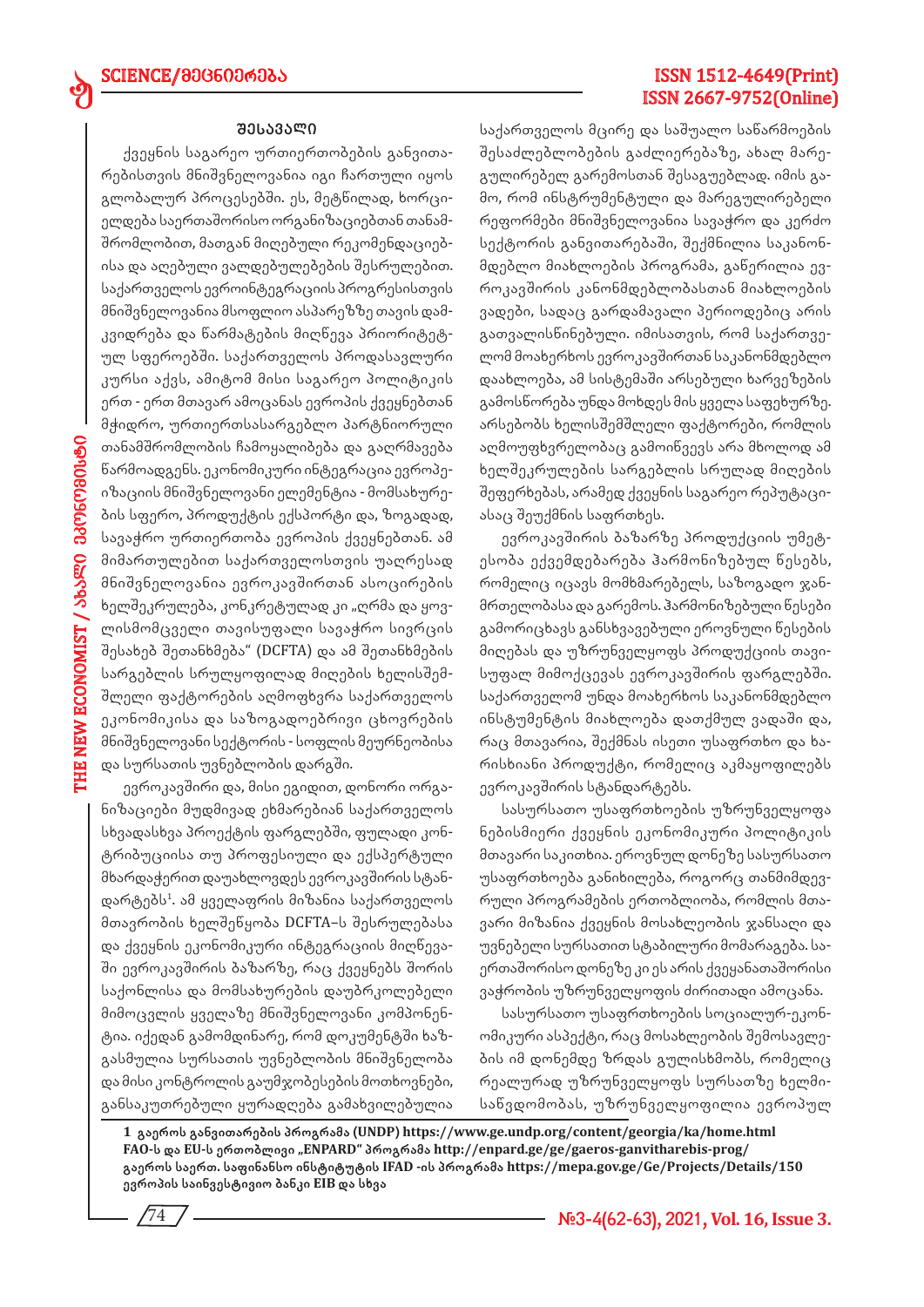## SCIENCE/მ00600606

d

## ISSN 1512-4649(Print) ISSN 2667-9752(Online)

ბაზარზე "ევრო" ვალუტის ღირებულების და მოსახლეობის მაღალმსყიდველუნარიანობის გამო. საქართველოს ძირითადი ამოცანაა ევროკავშირის ბაზარს მიაწოდოს მოთხოვნილი რაოდენობის უვნებელი და ხარისხიანი პროდუქტი. რამდენადაც გასახარია ის ამბავი, რომ DCFTA -ს ფარგლებში საქართველოს 500 მილიონიანი ბაზარი ეხსნება, იმდენად დიდი გამოწვევაა ეს ქვეყნისთვის. იმის მიუხედავად, რომ შეთანხმების ძალაში შესვლისთანავე საქართველოში წარმოშობილ საქონლის იმპორტზე ევროკავშირში საბაჟო გადასახადი გაუქმდა (გარდა ნიორისა, რომელზეც საბაჟო გადასახადი გაუქმდება ქვოტის ფარგლებში), ქვეყანამ უნდა შეძლოს ბაზარს პროდუქტის მოთხოვნილი რაოდენობა მიაწოდოს.

2019 წელს, აგროსასურსათო პროდუქციის ხვედრითი წილი ქვეყნის მთლიან ექსპორტში 23%-ს შეადგენდა. ამ წლის მონაცემებით, საქართველოდან ექსპორტირებულია 888.9 მლნ აშშ დოლარის ღირებულების აგროსასურსათო პროდუქცია, კონკრეტულად ევროკავშირის ქვეყნებში კი - 130 მლნ აშშ დოლარის ღირებულების (15%).

2020 წლის კოვიდ პანდემიის პირობებში, არსებული სირთულეების მიუხედავად, ქვეყანაში სოფლის მეურნეობის და აგრობიზნესის წარმოების, მიწოდების და რეალიზაციის პროცესი არ შეჩერებულა. ამ წელს სულ ექსპორტირებულია 942,2 მლნ აშშ დოლარის ღირებულების აგროსასურსათო პროდუქცია.

რაც შეეხება მიმდინარე წელს, 2021 წლის 26 სექტემბრის ჩათვლით, საქართველოდან ექსპორტირებულია 774.3 მლნ აშშ დოლარის ღირებულების აგროსასურსათო პროდუქცია (რაც 26%-ით აღემატება 2020 წლის ანალოგიური პერიოდის მაჩვენებელს): რუსეთი - 267.3 მლნ დოლარი, ევროკავშირის ქვეყნებში - 117.3 მლნ დოლარი, აზერბაიჯანი - 81.9 მლნ დოლარი, უკრაინა - 74.6 მლნ დოლარი და სომხეთი - 55.6 მლნ დოლარი.

სტატისტიკის მიხედვით, აგროსასურსათო პროდუქციის ძირითადი საექსპორტო ბაზრებია: რუსეთი, ევროკავშირი, აზერბაიჯანი, უკრაინა და სომხეთი. ქვეყნის უმსხვილესი სავაჭრო პარტნიორები კი არიან: თურქეთი, რუსეთი და ჩინეთი. ფაქტია, რომ ქართული ბიზნესსექტორის წარმომადგენლები უკვე თანამშრომლობენ სხვადასხვა ქვეყნებთან, დამყარებული აქვთ სავაჭრო ურთიერთობა და გააქვთ პროდუქტი ექსპორტზე. ევროკავშირის ქვეყნებს რაც შეეხება, ექსპორტირებულ პროდუქტთა შორის წარმოებული და გადამუშავებული სურსათი რთულად თუ მოიძებნება, ვინაიდან მსგავსი ტიპის საწარმოთათვის მაღალი სტანდარტების დაკმაყოფილება საკმაოდ რთულია ქართველი ბიზნესოპერატორებისთვის. ამიტომაც, ზოგადად, სოფლის მეურნეობის მხოლოდ რამდენიმე ისეთი პროდუქტია საერთაშორისო დონეზე კონკურენტული, როგორიცაა ღვინო, მინერალური წყლები, სპირტიანი სასმელები და თხილი. თუმცა, უნდა აღინიშნოს, რომ 2021 წელს დაფიქსირდა თაფლის რეკორდული მაჩვენებელი - 26 სექტემბრის მდგომარეობით 429 ათას აშშ დოლარს შეადგენს. მისი ექსპორტი 15 ქვეყანაში განხორციელდა, მათ შორის ყველაზე დიდი რაოდენობით ევროკავშირის ქვეყნებში: საფრანგეთი, ბულგარეთი და გერმანია.

იმის მიუხედავად, რომ ევროკავშირი მაღალმსყიდველუნარიანია და 500 მილიონიან ბაზარს გვთავაზობს, ბიზნესსექტორის წარმომადგენლებს, რომლებიც უკვე პარტნიორობენ სხვა ქვეყნებთან, სავარაუდოა რომ გაუჭირდებათ უფრო მაღალი სტანდარტების გაკმაყოფილება და ახალ სავაჭრო გარემოზე მორგება. ამიტომაც, მნიშვნელოვანია ამ პროცესის მხარდაჭერა და ევროკავშირის ბაზრის უპირატესობების შესახებ ცნობიერების ამაღლება, კონტაქტებისა და პარტნიორების მოძიებისა და საერთაშორისო სისტემების ხელშეწყობა სახელმწიფო ინსტიტუტების მხრიდან. გარდა ამისა, საქართველოს სოფლის მეურნეობის სექტორისთვის ჯერ კიდევ დამახასიათებელია მცირემიწიანობა - დიდი რაოდენობის მცირე საოჯახო ტიპის მეურნეობები<sup>2</sup>, ამიტომაც მნიშვნელოვანია სახელმწიფო სტრუქტურების თანამონაწილეობის გაზრდა ადგილობრივი წარმოების განვითარების პროცესში.

მსოფლიოს მოსახლეობის ზრდასთან ერთად, სოფლის მეურნეობისა და ცხოველების წარმოების გააქტიურება და ინდუსტრიალიზაცია საკვებზე მზარდი მოთხოვნის დასაკმაყოფილებლად ქმნის როგორც შესაძლებლობებს, აგრეთვე გამოწვევებს სურსათის უვნებლობისთვის, რაც უფრო მეტ პასუხისმგებლობას აკისრებს სურსათის მწარმოებლებს. ურბანიზაციამ და სამომხმარებლო ჩვევების შეცვლამ, მოგზაურობის ჩათვლით, გაზარდა

**2 მიწის ნაკვეთის საშუალო ზომა დაახლოებით 0.2 ჰექტარს შეადგენს.**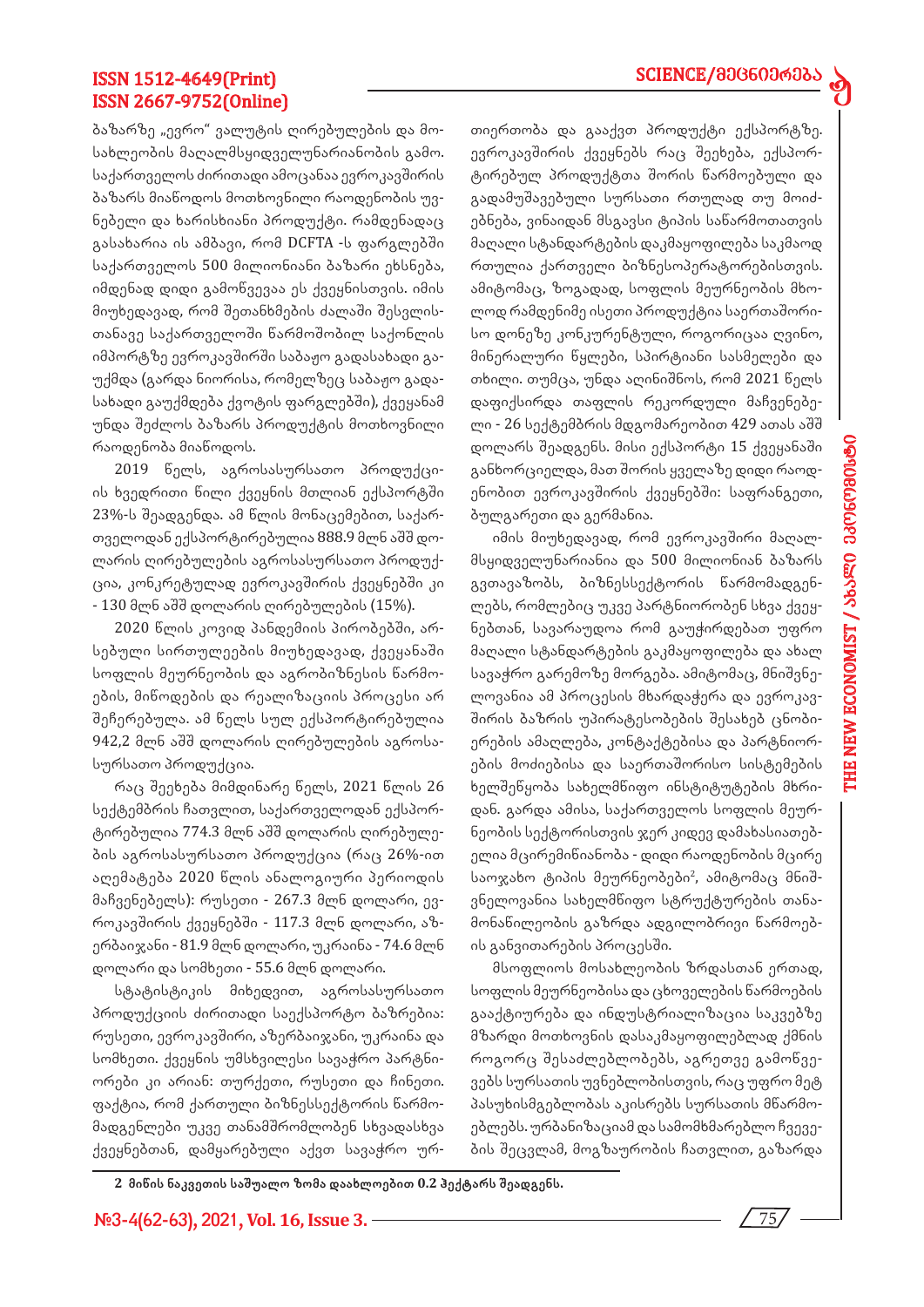ed

ადამიანების რიცხვი, რომლებიც ყიდულობენ და ჭამენ საზოგადოებრივ ადგილებში მომზადებულ საკვებს. გლობალიზაციამ გამოიწვია მომხმარებელთა მზარდი მოთხოვნილება საკვების მრავალფეროვნებაზე, რის შედეგადაც სულ უფრო რთული და გრძელი გლობალური კვების ჯაჭვი შეიქმნა. ადგილობრივი ინციდენტები შეიძლება სწრაფად გადაიზარდოს საერთაშორისო საგანგებო სიტუაციებში პროდუქტის განაწილების სიჩქარისა და დიაპაზონის გამო. აქედან გამომდინარეობს DCFTA-ს მოთხოვნათაგან უმთავრესი - ბაზარს მიეწოდოს უვნებელი სურსათი და კვების საწარმოებში დანერგილი იყოს საერთაშორისო სტანდარტები. სურსათის უვნებლობის უზრუნველყოფისათვის ევროკავშირში შემუშავებულია სისტემები, რომელთა საფუძველია "კარგი სასოფლო სამეურნეო პრაქტიკა" (GAP – Good Agricultural Practice), "კარგი ვეტერინარული პრაქტიკა" (GVP – Good Veterinarian Practice), "კარგი წარმოების პრაქტიკა" (GMP – Good Manufacturing Practice), "კარგი ჰიგიენის პრაქტიკა" (GHP – Good Hygienic Practice), "კარგი დისტრიბუციის პრაქტიკა" (GDP – Good Distribution Practice), " კარგი ვაჭრობის პრაქტიკა" (GTP – Good Trading Practice) და სხვა. ეს სისტემები საშუალებას აძლევს ბიზნესოპერატორს აწარმოოს და მომხმარებელს მიაწოდოს უვნებელი სურსათი. სურსათის წარმოების, გადამუშავებისა და დისტრიბუციის ყველა

ეტაპს ადგენს საქართველოს სურსათისა და ცხოველის საკვების კანონმდებლობა, რომელთა მოთხოვნების შესაბამისობას და სახელმწიფო კონტროლს, წლიური პროგრამის შესაბამისად, ახორციელებს გარემოს დაცვისა და სოფლის მეურნეობის სამინისტროს სსიპ "სურსათის ეროვნული სააგენტო" (კონტროლს ქვეყნის საზღვარზე უზრუნველყოფს საქართველოს ფინანსთა სამინისტროს სსიპ "შემოსავლების სამსახურის" საგადასახადო და საბაჟო მეთოდოლოგიის დეპარტამენტი). აქედან გამომდინარე, ამ ინსტიტუტის კომპეტენციის და ბიზნესსექტორთან კომუნიკაციის გაძლიერება ყველაზე მნიშვნელოვანი და არსებითია ევროკავშირში პროდუქტის ექსპორტისა და ეკონომიკური ინტეგრაციის მისაღწევად. საეჭვო ხარისხის პროდუქტის ევროკავშირის ბაზარზე მოხვედრა დაუშვებელია, ამიტომაც ქვეყანა ვალდებულია დანერგოს მოთხოვნილი საერთაშორისო სტანდარტები, რომლებიც არამხოლოდ ექსპორტისთვის, არამედ საქართველოს შიდა ბაზრისთვისაც

ISSN 1512-4649(Print) ISSN 2667-9752(Online)

ხარისხიან პროდუქტს შექმნიან. ასეთი სტანდარტია საფრთხის ანალიზისა და კრიტიკული საკონტროლო წერტილების სისტემა, იგივე "ჰასპი" (HACCP- Hazard Analyss and Critical Control Points System) - საერთაშორისოდ აღიარებული სურსათის უვნებლობის მართვის პლატფორმა, რომელიც სურსათის წარმოების პროცესში პოტენციური საფრთხეების დადგენას, მათ პრევენციასა და აღმოფხვრას გულისხმობს. მისი პრინციპები ჯერ კიდევ 1970 წელს აშშ-ში შემუშავდა, ხოლო საქართველოში HACCP-ის სისტემის პრინციპების დაცვა 2015 წლის 1 იანვრიდან გახდა სავალდებულო ნედლი რძის გადამამუშავებელ საწარმოებსა და სასაკლაოებში. დღეისათვის, კი ევროკავშირის რეგულაციების შესაბამისად, სხვადასხვა პროფილის ბიზნესოპერატორებმა კრიტიკული საკონტროლო წერტილების (HACCP) სისტემა ეტაპობრივად უნდა დანერგონ, ამ პროცესის დასრულება დაგეგმილია 2023 წლისთვის.

იქედან გამომდინარე, რომ ქართველი გლეხი წლების განმავლობაში ჩვეულ ტექნოლოგიებს იყენებდა წარმოებაში, მისთვის რთული შეიძლება იყოს სიახლეების მიღება და პრაქტიკაში დანერგვა. ისეთი საერთაშორისო სტანდარტები, როგორებიცაა Global GAP, HACCP, GMP და GHP, ითვალისწინებს თანამედროვე პრაქტიკებს და მათი დანერგვა უზრუნველყოფს საწარმოთა და მეურნეობების დონის ამაღლებას, იმ მოთხოვნათა დაკმაყოფილებას, რომელსაც ითხოვს ევროკავშირის ბაზარი. ეს არის მნიშვნელოვანი გამოწვევა, რომელსაც უნდა გაუმკლავდეს როგორც სახელმწიფო ინსტიტუტები, ასევე კერძო სექტორიც. საფინანსო რესურსებზე წვდომის გაზრდა, მეწარმეთა დახმარება თანამედროვე სტანდარტების დანერგვაში, ცნობიერების ამაღლება და ახალი შესაძლებლობების განვითარება გამოიწვევს კონკურენტუნარიანობის გაზრდას და შექმნის გლეხის ფერმერად გარდაქმნის პრეცენდენტს.

ევროკავშირთან, როგორც მიმზიდველ, ახლომდებარე, მაღალშემოსავლიან ბაზართან აგრო ექსპორტის გაფართოების პოტენციალი არსებობს, თუმცა ამას დიდი გამოწვევა უდგას წინ. საჭიროა გაცილებით მეტი კვლევა ჩატარდეს ამ მიმართულებით, მაგრამ ერთი რამ ცხადია, რომ ევროკავშირის საკვები პროდუქტების უსაფრთხოების სტანდარტები მთავარი საკითხია. EU იყენებს სანიტარული და ფიტოსანიტარული სტანდარტების

76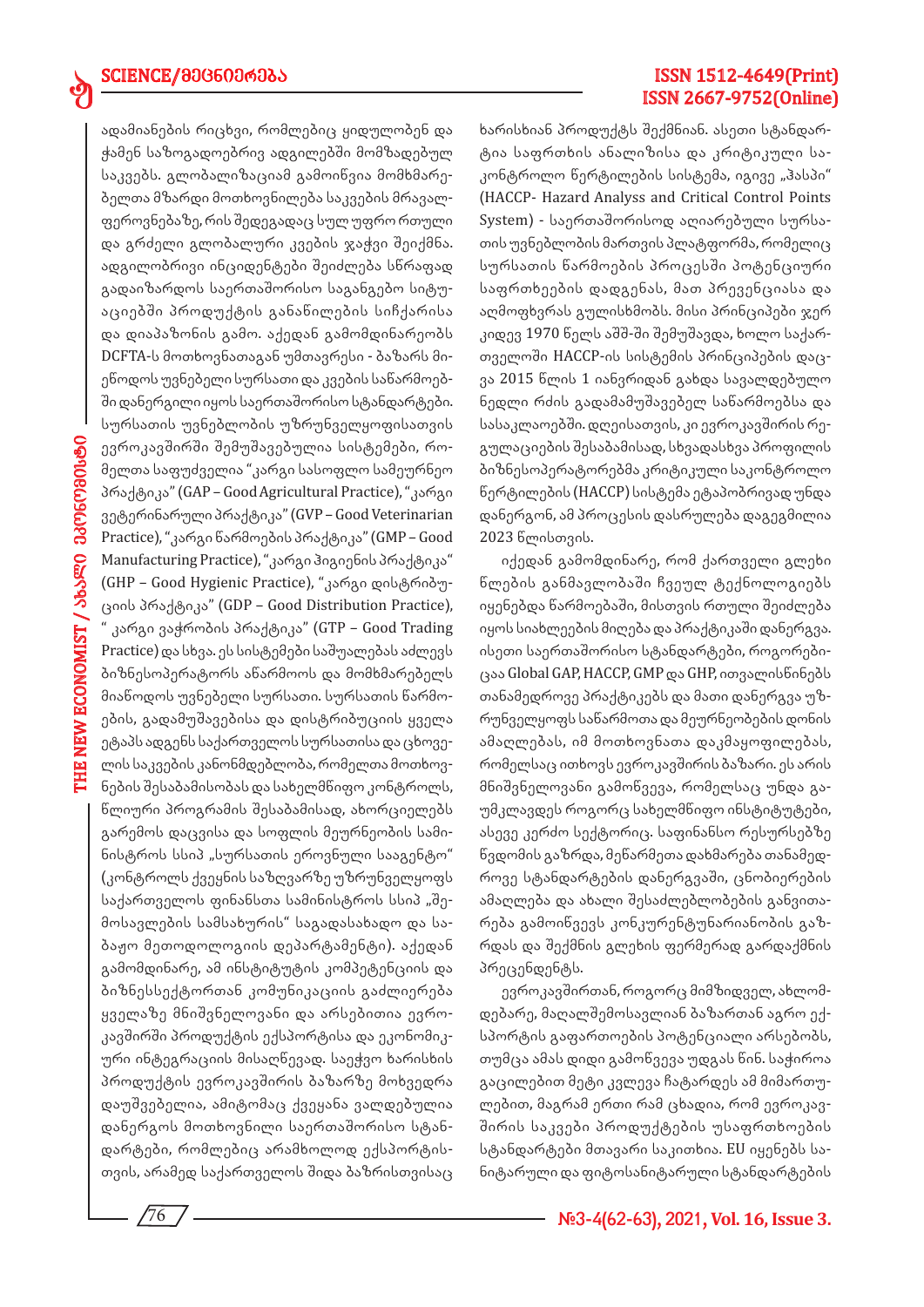d

## ISSN 1512-4649(Print) ISSN 2667-9752(Online)

(SPS) ფართო ასორტიმენტს, რათა დარწმუნდეს, რომ ევროკავშირის მომხმარებლებს უსაფრთხო საკვები პროდუქტები მიეწოდება. უფრო მეტიც, ევროკავშირში საკვების მთავარი დამმუშავებლები და სუპერმარკეტის ქსელები ნერგავენ დამატებით კერძო სტანდარტებს, რომლებიც ხშირად აჭარბებენ ევროკავშირის SPS სტანდარტებსაც კი. თხილის შემთხვევაში, შედარებით მარტივია ამ სტანდარტებთან თანხვედრა, რაც საქართველოდან თხილის ევროკავშირში ექსპორტის წარმატების ახსნის საშუალებას იძლევა (2021 წლის 26 სექტემბერის მდგომარეობით, კაკლოვანი ხილის (ძირითადად თხილი) ექსპორტი შეადგენს 65.8 მლნ აშშ დოლარს - უმსხვილესი საექსპორტო ბაზრებია იტალია და გერმანია). სხვა პროდუქტებისათვის, როგორიცაა მაგალითად ხორცპროდუქტები და რძის პროდუქტები, ეს სტანდარტები ძალიან მომთხოვნია და ევროკავშირის შიდა მწარმოებლებსთვისაც კი გამოწვევაა. გარდა იმისა, რომ აღნიშნული სტანდარტები უშუალოდ საწარმოში უნდა იყოს დანერგილი, მნიშვნელოვანია რეგიონში ვეტერინარული მდგომარეობა - გამოწვევას წარმოადგენს ზოონოზურ დაავადებებთან ბრძოლაც. იმისათვის, რომ საწარმომ უვნებელი პროდუქტი შექმნას, საჭიროა ცხოველური წარმოშობის სურსათი იყოს ჯანმრთელი. აქ მნიშვნელოვანია სახელმწიფო სასაკლაოების და ლაბორატორიის ეფექტური ბრძოლა დაავადებებთან, რასაც მნიშვნელოვანი ფინანსური სახსრები და დრო სჭირდება. ეს ისეთი პროცესია, სადაც საჭიროა კომპლექსური მიდგომა- "მინდვრიდან სუფრამდე", რომ მივიღოთ ჯანსაღი პროდუქტი, რომელიც შეესაბამება ევროკავშირის სტანდარტებს.

#### **დას კვნა**

საქართველოში ამ ეტაპისთვის დაბალია მწარმოებლურობა და სასურსათო პროდუქტებით მოსახლეობის თვითუზრუნველყოფის დონე. აგრობიზნესში მიღწეული ზრდის ტემპები საკმარისი არ არის ევროპულ ბაზარზე თავის დასამკვიდრებლად. აღნიშნული პრობლემების მიუხედავად, გასათვალისწინებელია, რომ საქართველოს ბუნებრივი და სხვა სახეობის რესურსული პოტენციალი გააჩნია სოფლის მეურნეობის განვითარებისათვის. ქვეყანას შეუძლია გახდეს თვითმყოფადი აგროსასურსათო პროდუქციის წარმოების მხრივ და აგრობიზნესის განვითარებამ წარმოადგინოს ეკონომიკური ზრდის ერთ-ერთ მნიშვნელოვანი კომპონენტი<sup>3</sup>. დღევანდელ მსოფლიოში ეკონომიკური ინტეგრაციული პროცესები საკმაოდ სწრაფად ვითარდება, სადაც შეინიშნება სახელმწიფოების მზარდი მისწრაფება, რომ რაც შეიძლება ღრმად ჩაერთონ საერთაშორისო ეკონომიკურ სივრცეში. დღეს საქართველოსთვის ამ მხრივ პრიორიტეტულია "ღრმა და ყოვლისმომცველი თავისუფალი ვაჭრობის სივრცის შესახებ შეთანხმება (DCFTA)", აქედან გამომდინარე, ყველა ის სფერო, რომელიც არეგულირებს ეკონომიკას ან შეეხება ქვეყნის უნარს აწარმოოს ვაჭრობა, გარკვეულ რეფორმირებას საჭიროებს. აღნიშნული შეთანხმება საქართველოში წარმოებულ სურსათს ევროკავშირის ბაზარზე შესვლის შესაძლებლობას აძლევს, თუმცა, იმის გამო, რომ დღეისათვის ევროკავშირის კანონმდებლობა სურსათის უვნებლობასთან დაკავშირებით ცალსახად აყალიბებს მოთხოვნებს, რაც მომავალმა პარტნიორმა ქვეყნებმა უნდა დააკმაყოფილონ ევროკავშირის ბაზრის გარკვეულ სეგმენტზე სურსათის განთავსებისათვის, საშუალოვადიან პერსპექტივაში აუცილებელი გახდა სურსათის მარეგულირებელი სისტემის ევროკავშირის მარეგულირებელ სისტემასთან მიახლოება და ინსტიტუციური განვითარება. იმისათვის, რომ საქართველომ მოახერხოს ევროკავშირთან საკანონმდებლო დაახლოება, ამ სისტემაში არსებული ხარვეზების გამოსწორება უნდა მოხდეს მის ყველა საფეხურზე. არსებობს ხელისშემშლელი ფაქტორები, რომლის აღმოუფხვრელობაც გამოიწვევს არა მხოლოდ ამ ხელშეკრულების სარგებლის მიღების შეფერხებას, არამედ ქვეყნის საგარეო რეპუტაციასაც შეუქმნის საფრთხეს. საზოგადოებაში ცნობიერების ამაღლება, ქართულ საწრმოებსა თუ ფერმებში საერთაშორისო სტანდარტებისა და თანამედროვე ტექნოლოგიების დანერგვა, მეურნეობების განვითარება-გაფართოება, ევროპული ბაზრის უპირატესობების შესახებ ინფორმაციის მიწოდება ბიზნესსექტორისთვის და ქვეყანაში ზოონოზურ დაავადებებთან ეფექტური ბრძოლა ის მთავარი გამოწვევებია, რომლის წინაშეც დღეს საქართველო დგას. აღნიშნულ საკითხებზე მუშაობა უკვე დაწყებულია ქვეყნის შესაბამისი

**3 Kharaishvili E., ErkomaiSvili G., Chavleishvili. Agribusiness Development Strategy in Georgia, - ICEMBIT 2015: 17th International Conference on Economics and Marketing Management, Madrid, Spain, November 12-13, 2015.** 

**#3-4(62-63), 2021, Vol. 16, Issue 3.** 77

**THE NEW ECONOMIST / 363000 330060900660 THE NEW ECONOMIST / JbJECO 33CP6CP901990**